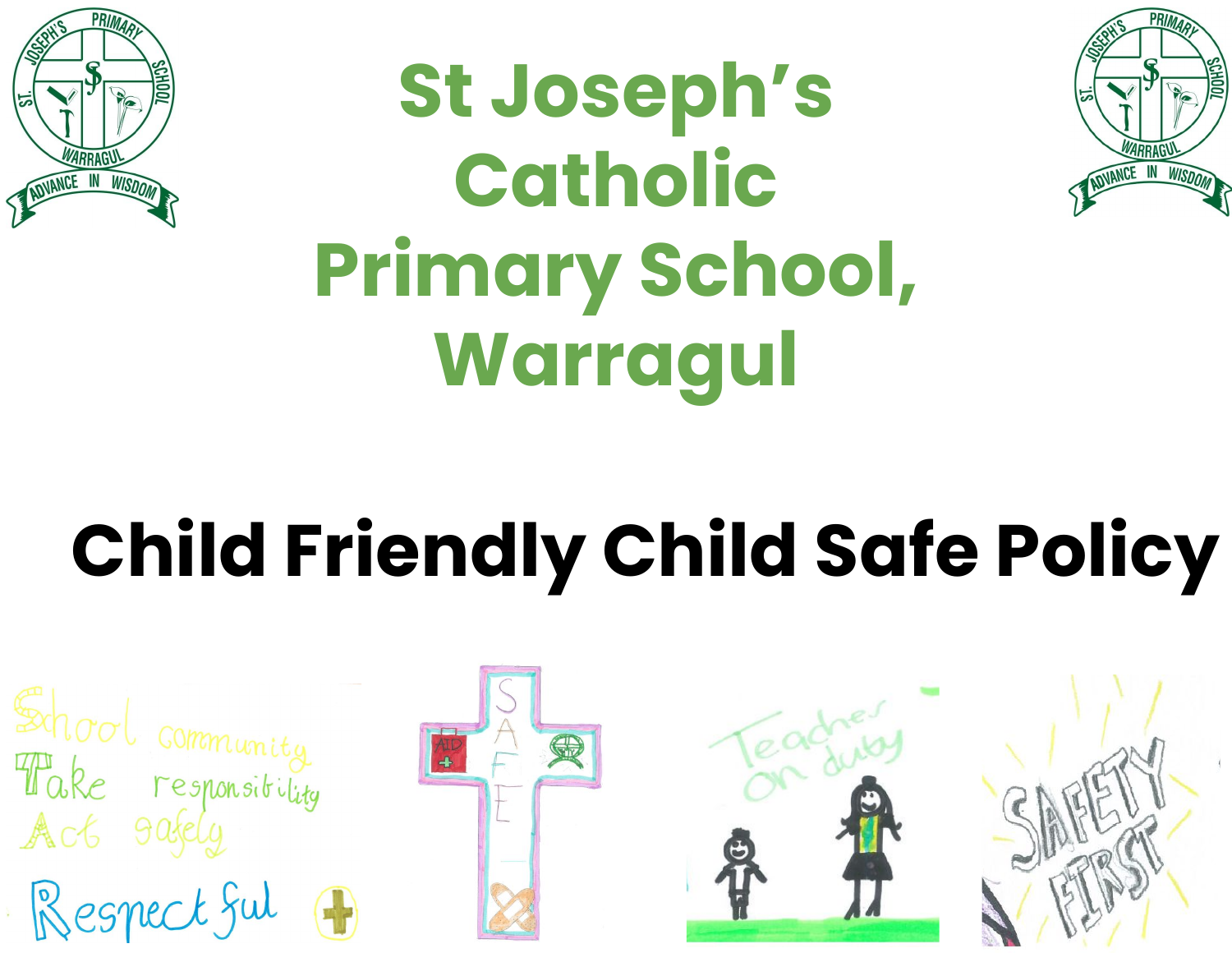#### **Introduction**

All adults that work at St Joseph's Primary School have a responsibility to keep students safe and protected at all times.

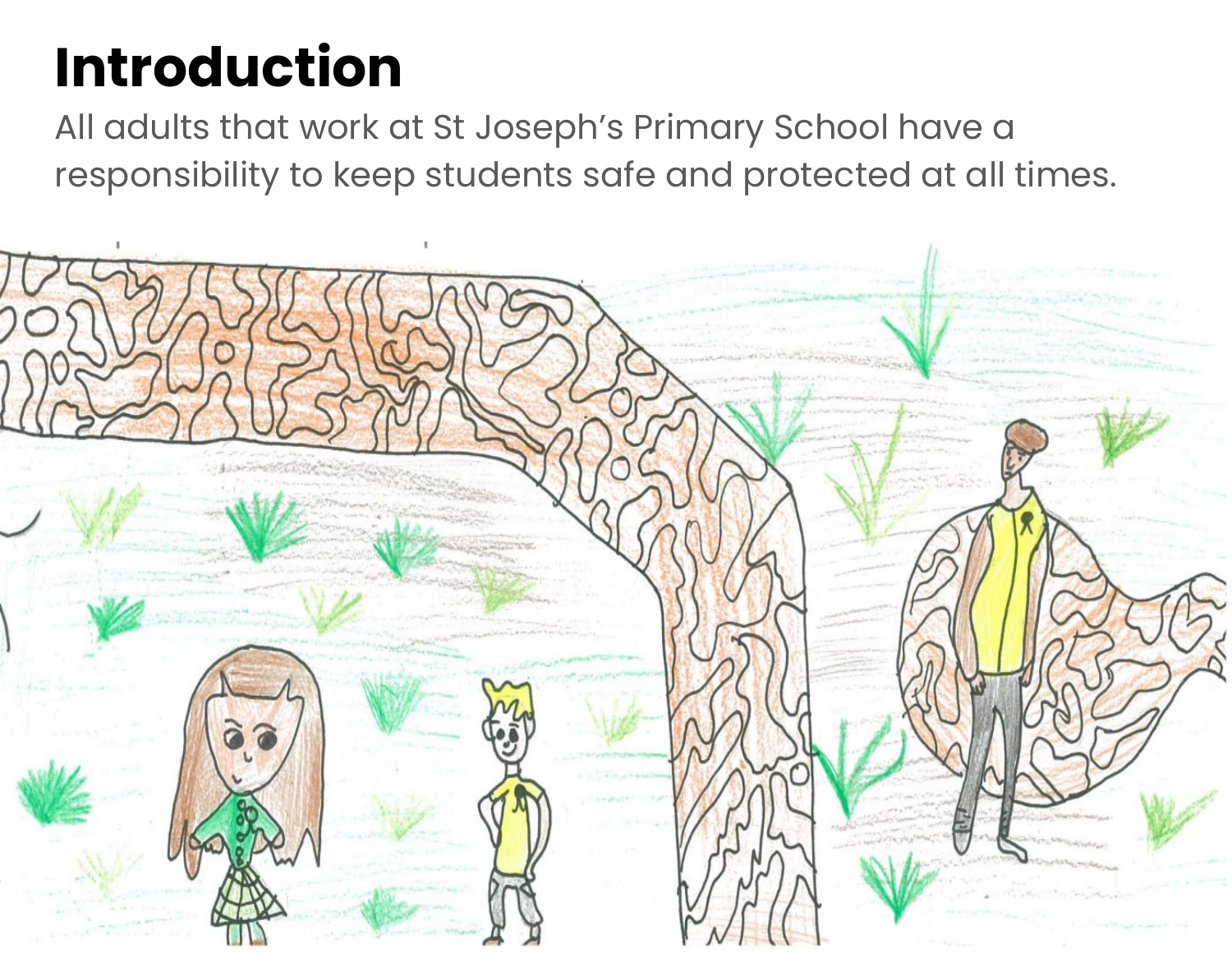# **Purpose of this policy**

The reason for this policy is to make sure that all students of St Joseph's know they have a right to feel and be safe at school, on excursions and at camp.

SCHOOL BUS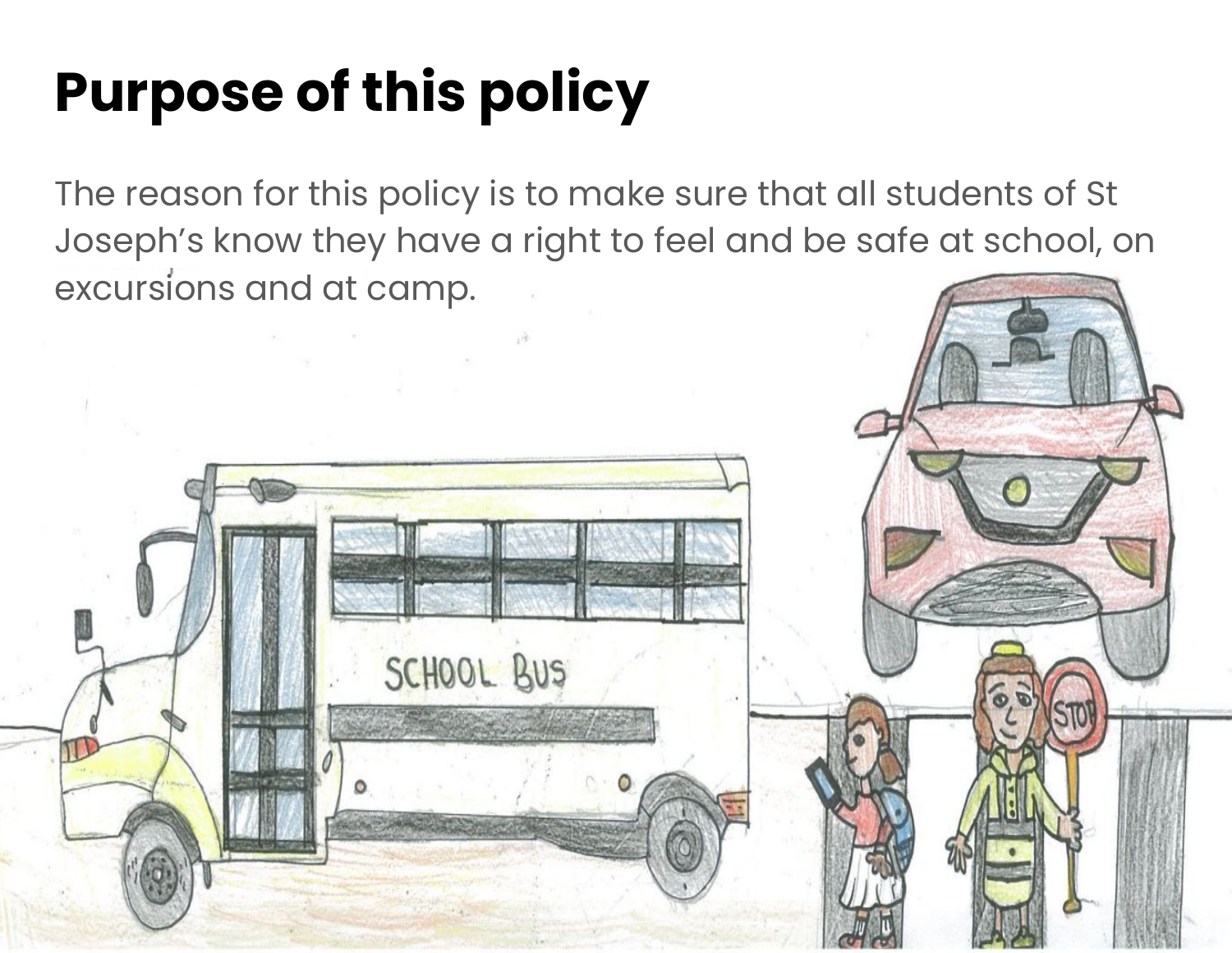# **Principles**



- At St Joseph's we are a community who take responsibility, act safely and are always respectful (STAR).
- All students must be safe at all times.
- The adults at St Joseph's work hard to keep our school environment safe, inclusive and supportive.
- Adults follow child safety rules.
- Children at St Joseph's know that if they feel unsafe, the adults will help them.

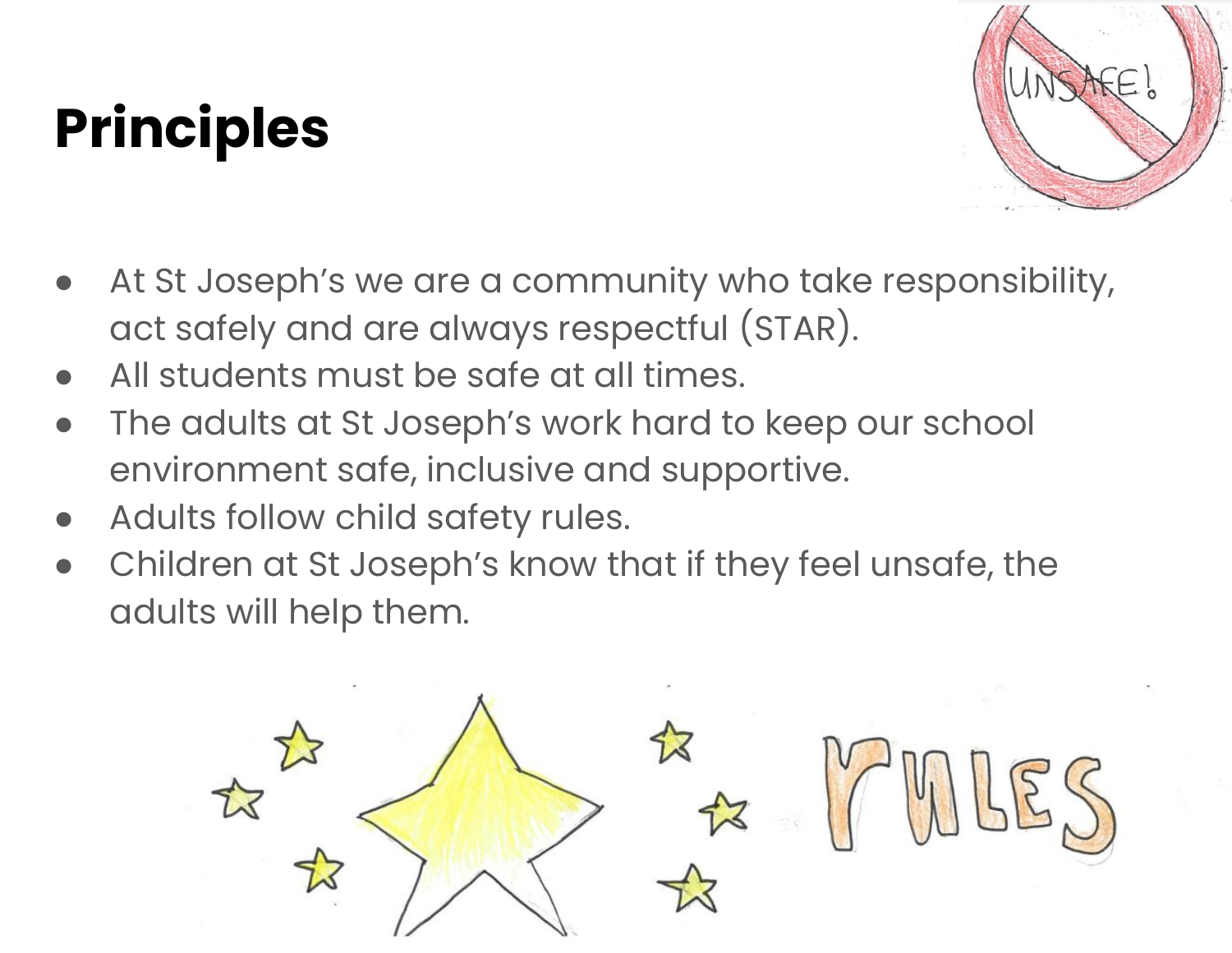# **Commitment to Child Safety**

All students have the right to feel safe.

Our school is committed to keeping all students safe from poor behaviour and abuse (harm).

The staff at St Joseph's listen to students and take their concerns or problems very seriously.



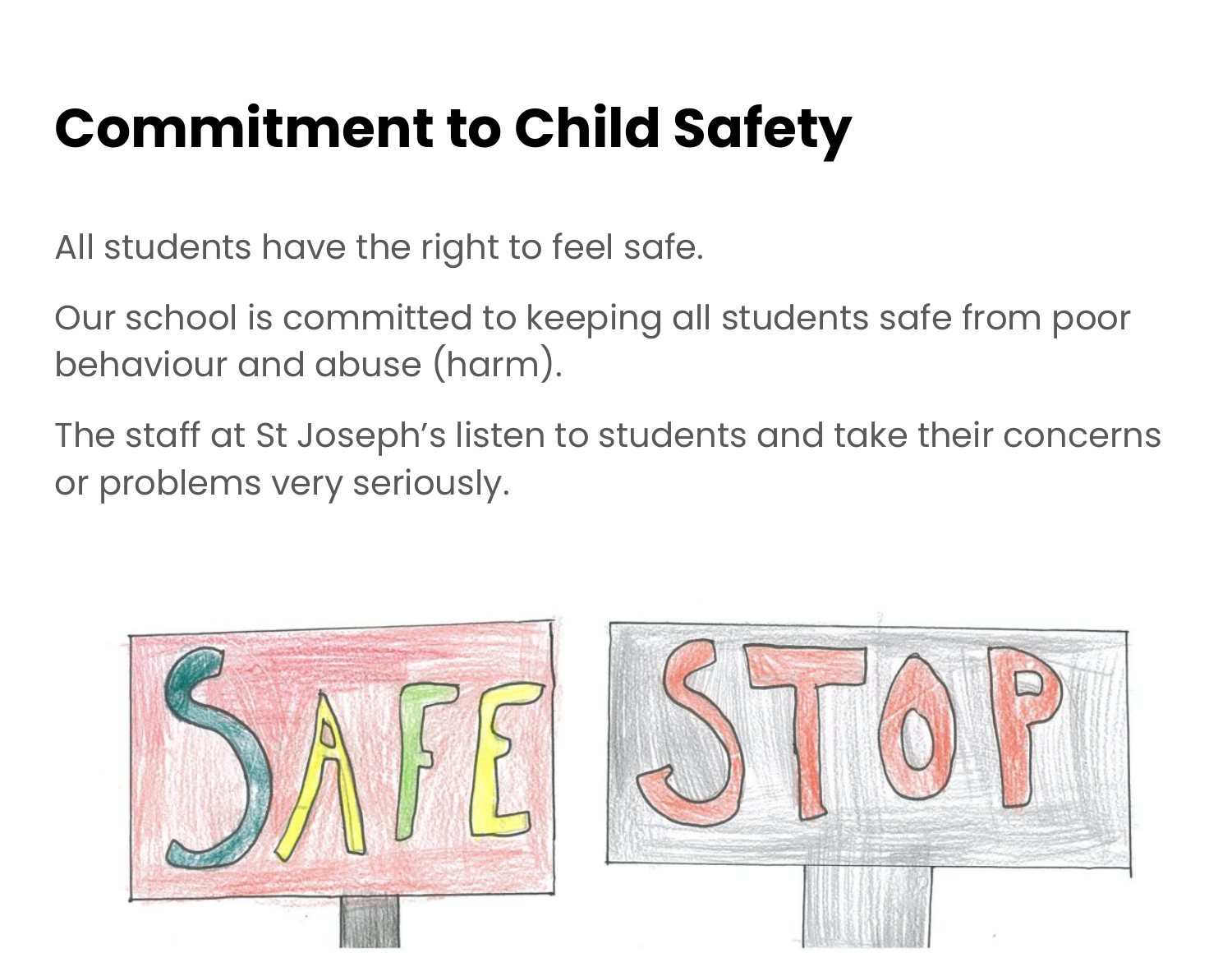### **How we manage risks to our safety**

- St Joseph's has a fence around the school perimeter to keep the students safe.
- Gates are always locked during school hours.
- Staff on yard duty wear yellow vests for children to see easier.
- There are children only toilets around the school, adults must use the adult toilets .



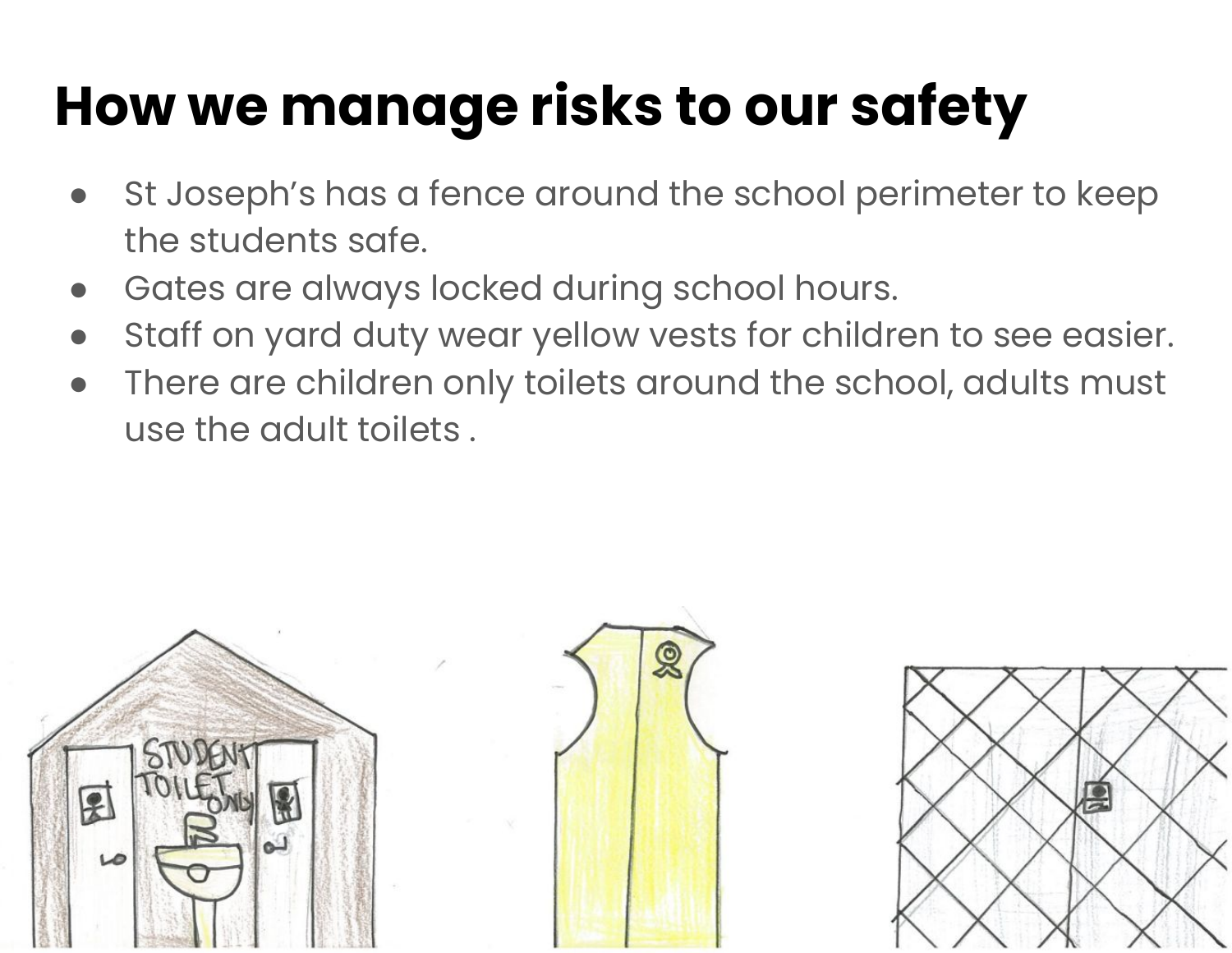# **How we manage risks to our safety**

- Before an excursion, camp or event, staff think carefully how to avoid situations that may cause any danger to students.
- Visitors must always sign in through the office and will wear a sticker badge.
- All people that work for or visit St Joseph's have gone through a special safety check called a Working With Children Check (WWCC) or hold a special registration with the Victoria Institute of Teaching (VIT).
- Sometimes we may practice emergency drills to help students know what to do in an emergency.



Working with Childrens Allows Adults to work with children at schools, Play centers and Kinders.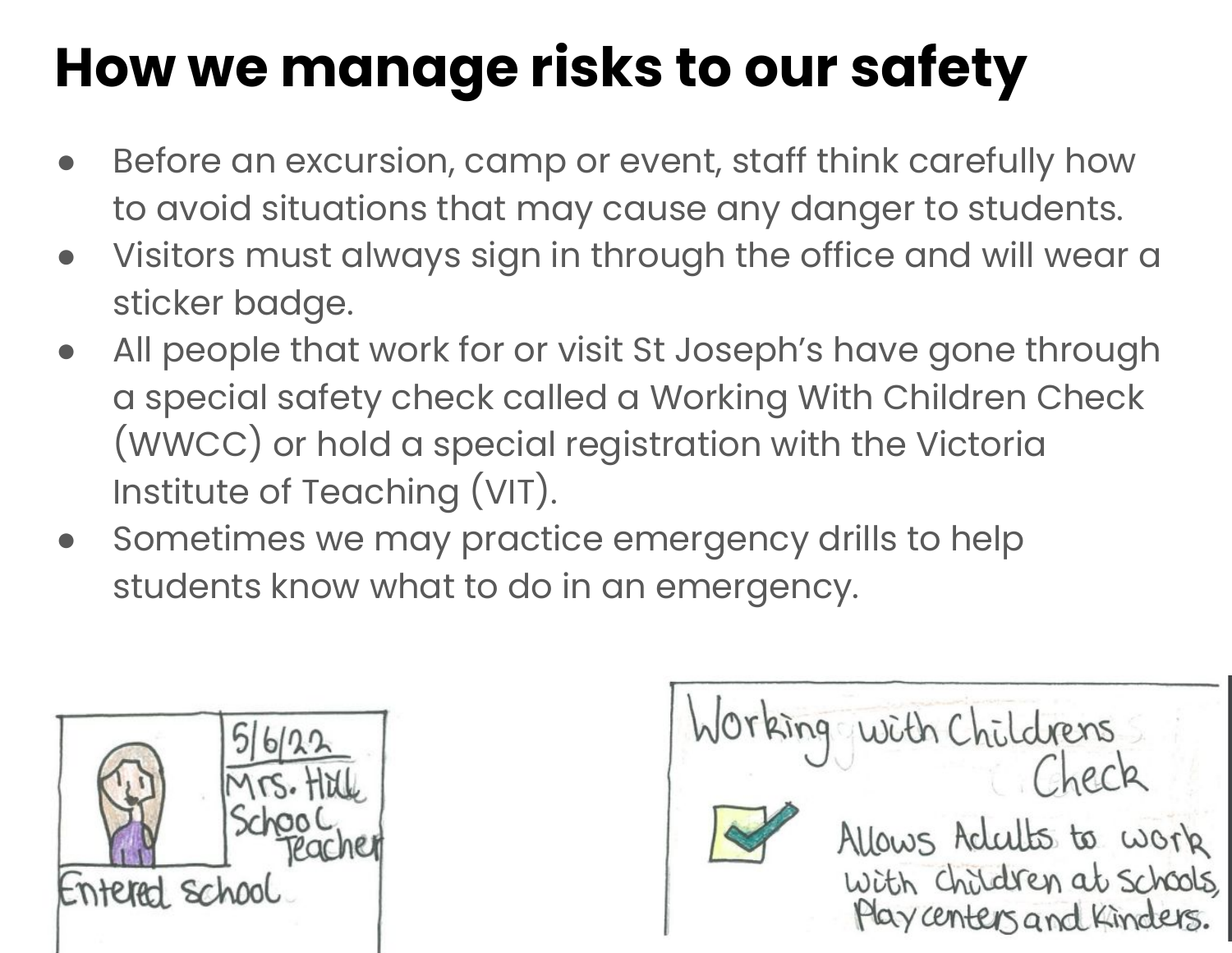# **Hiring of Staff to work at St. Joseph's**

At St Joseph's, our Principal makes sure the right person gets a job here and are committed to keeping children safe at all time.

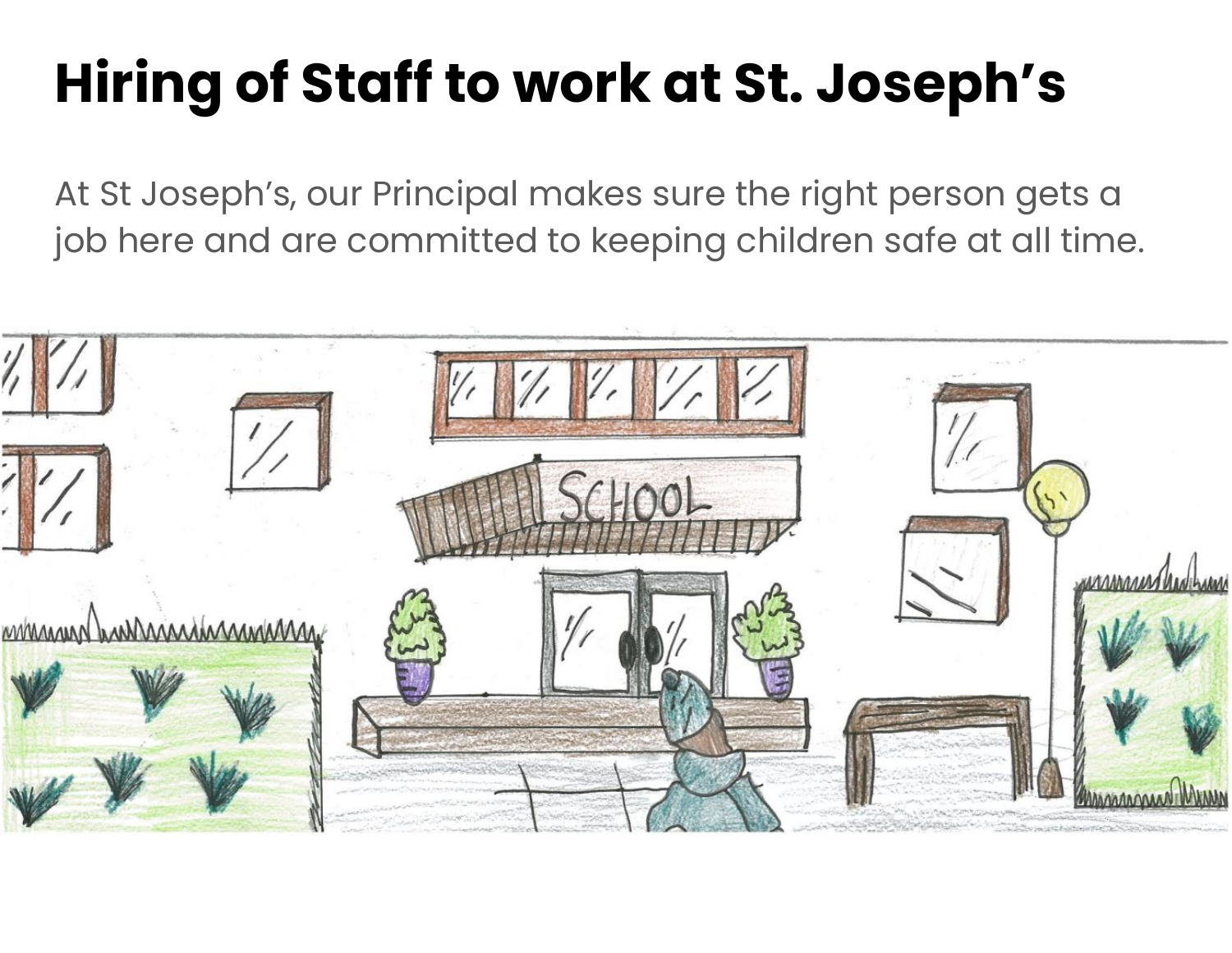#### **What to do if you don't feel safe**

If you don't feel safe at school you can:

- 1. Talk with your classroom teacher.
- 2. Talk to the staff member on yard duty.
- 3. Tell another trusted adult at school.
- 4. Tell a friend.
- 5. Speak with Mrs Joyner or Mr Redi

The staff at St Joseph's will listen to your problems in the classroom, on the playground and at home. Sometimes if it is a big problem, other people may be called in to help solve the problem.